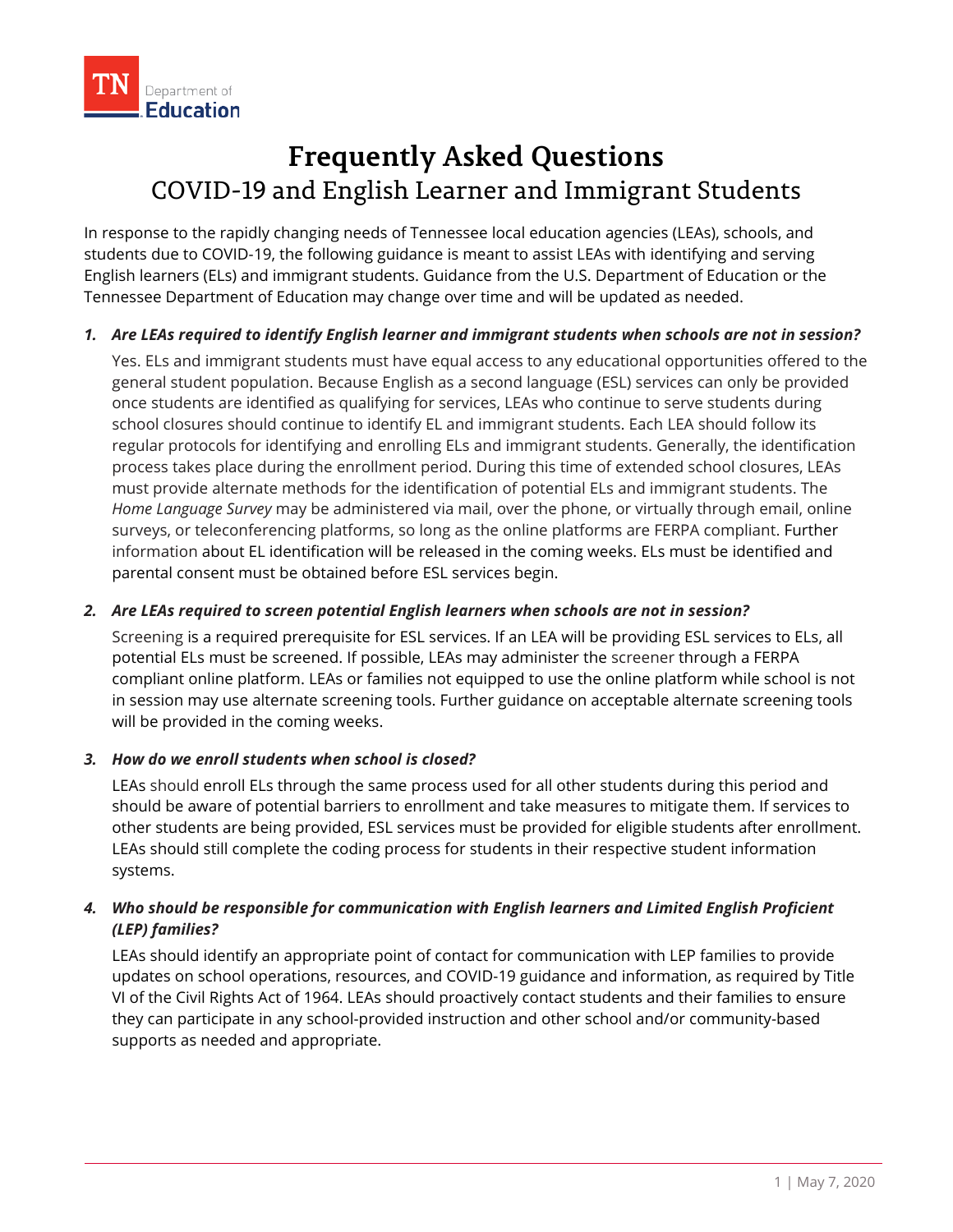

*5. How can schools and communities work together to ensure access to virtual or distance learning opportunities for English learners while schools are not in session?*

LEAs must be in contact with families to assess technological needs and requirements for full participation in virtual or distance learning. LEAs should reference the *[School Closure Toolkit: Special](https://www.tn.gov/content/dam/tn/education/health-&-safety/School%20Closure%20Toolkit_Special%20Populations.pdf)  [Populations](https://www.tn.gov/content/dam/tn/education/health-&-safety/School%20Closure%20Toolkit_Special%20Populations.pdf)* developed by the department.

*6. How can Title III funds be used to support English learners while schools are not in session?*

Prior to LEA decisions related to Title III budgeting, it is important to consider the following:

- The rules of supplement, not supplant still apply to purchases made with Title III funds during this period.
- The allowability of purchases must still be determined prior to spending.
- The three major buckets of Title III still apply. All purchases must fall within one of the three Title III categories: parent engagement, professional development, and improving instruction.
- Any new inventory purchased must be documented.
- Accessibility for students must be a focus. This includes accessibility across language proficiency and age-appropriate standards.
- Supports should be provided in a language and manner accessible for children and families, to the extent practicable.
- If an EL has an individualized education program (IEP) or is suspected of having a disability, IDEA requirements must still be met.
- There are free virtual resources related to professional development focused on ESL instruction, such as [WIDA eLearning.](https://wida.wisc.edu/grow/us-based-pl/elearning) These can be used with both ESL and general education teachers.
- <span id="page-1-0"></span>• Networks to identify free ESL-related resources exist. Examples include:
	- o [Colorin' Colorado](https://www.colorincolorado.org/)
	- o [TNTESOL](https://tntesol.org/)
	- o [TESOL](http://www.tesol.org/)
	- o [FreeESLMaterials.com](https://freeeslmaterials.com/)
	- o [ESL Galaxy](http://www.esl-galaxy.com/)
	- o [WIDA](http://www.wida.us/)

Purchases related to *family engagement*[i](#page-1-0) could include, but are not limited to, the following:

- tools or services to help parents assist their children in their virtual education;
- tools or services to help parents navigate the community resources and systems available to assist with changes related to COVID-19; and
- tools or services to assist in communication with families, such as:
	- o [Microsoft Immersive Reader](https://www.onenote.com/learningtools) a free tool available through Microsoft office to help support reading and writing for students. Embedded features like dictation and read-aloud allow students to be able to listen to their work to help support making edits and revisions.
	- o [Talking Points](https://talkingpts.org/) provides the capability to reach students' families in home languages to support building partnerships. Talking Points is offering free access during the impact of school closures due to COVID-19.
	- o [TransPerfect](https://www.transperfect.com/) provides multiple levels of translation service ranging from document translation to support with meetings person-person as well as phone calls.
	- o [TransAct](https://www.transact.com/) provides translation for parent notifications in accordance with family engagement requirements described in federal guidance.
	- o [Tennessee Language Center](https://tfli.org/) provides professional translators and interpreters to assist in communication through written translation and interpretation of telephone in in-person meetings.